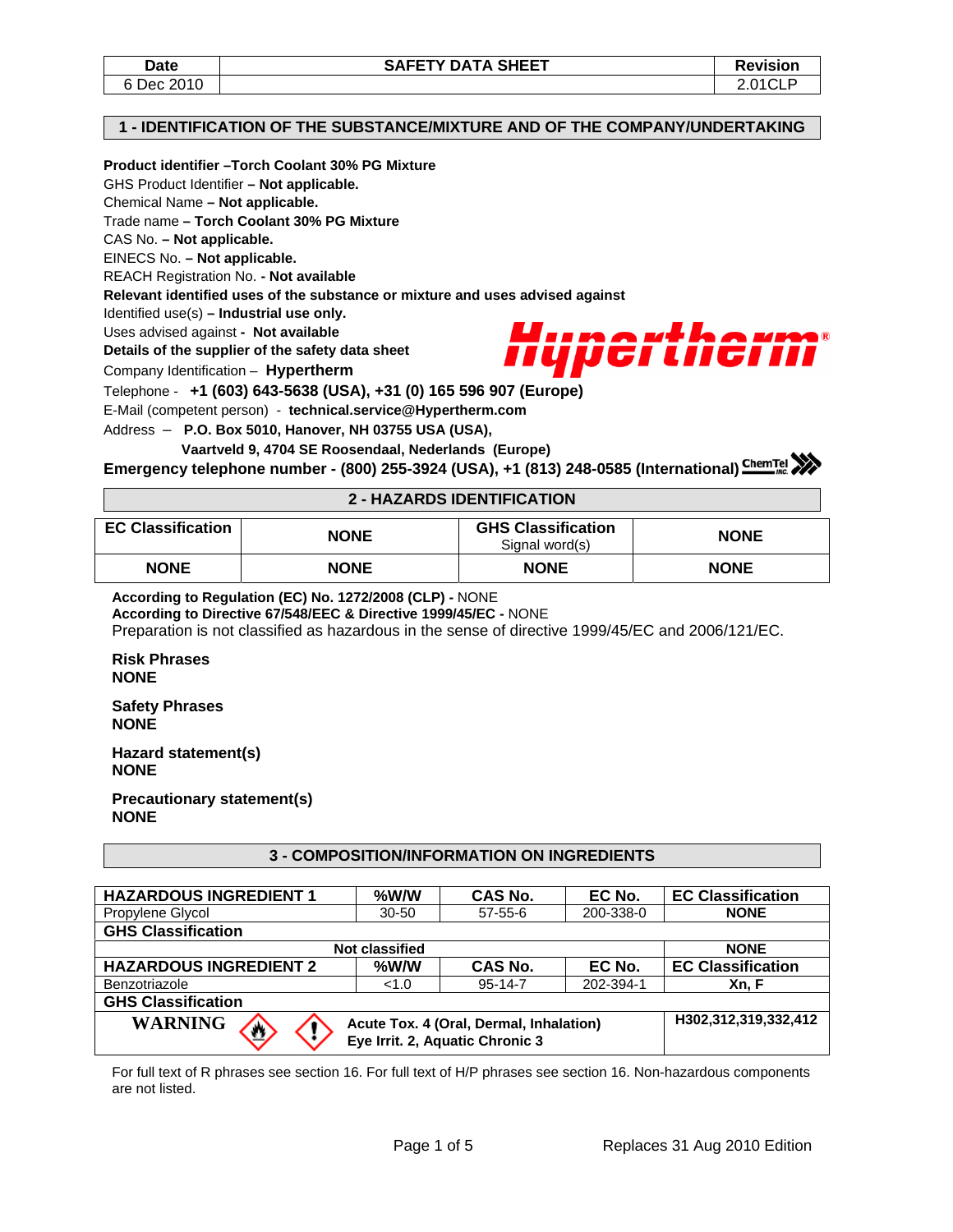## Date | SAFETY DATA SHEET | Revision 6 Dec 2010 **Torch Coolant 30% PG Mixture** 2.01CLP

| <b>4 - FIRST AID MEASURES</b>                                                                                        |  |  |
|----------------------------------------------------------------------------------------------------------------------|--|--|
| Unlikely to be hazardous by inhalation unless present as an aerosol.                                                 |  |  |
| Remove patient from exposure.<br>Wash skin with water.                                                               |  |  |
| If substance has gotten into the eyes, immediately wash out with<br>plenty of water for several minutes.             |  |  |
| Laxative. Do not induce vomiting. If swallowed, seek medical advice<br>immediately and show this container or label. |  |  |
| Unlikely to be required but if necessary treat symptomatically.                                                      |  |  |
| 5 - FIRE-FIGHTING MEASURES                                                                                           |  |  |
|                                                                                                                      |  |  |

# Combustible but not readily ignited.

| Extinguishing media             | Extinguish preferably with dry chemical, foam or waterspray.          |
|---------------------------------|-----------------------------------------------------------------------|
| Unsuitable Extinguishing Media  | None known.                                                           |
| <b>Fire Fighting Protective</b> | A self contained breathing apparatus and suitable protective clothing |
| Equipment                       | should be worn in fire conditions.                                    |

# **6 - ACCIDENTAL RELEASE MEASURES**

| <b>Personal Precautions</b><br><b>Environmental Exposure</b><br><b>Controls</b> | Put on protective clothing.<br>Adsorb spillages onto sand, earth or any suitable adsorbent material. |
|---------------------------------------------------------------------------------|------------------------------------------------------------------------------------------------------|
| Other                                                                           | None.                                                                                                |
|                                                                                 | <b>7 - HANDLING AND STORAGE</b>                                                                      |
|                                                                                 |                                                                                                      |

| <b>HANDLING</b>      | Unlikely to cause harmful effects under normal conditions of handling<br>and use.                                                  |
|----------------------|------------------------------------------------------------------------------------------------------------------------------------|
| <b>STORAGE</b>       | Keep container tightly closed and dry. Keep away from heat. Keep out<br>of the reach of children. Keep away from oxidising agents. |
| Storage Temperature: | Ambient.                                                                                                                           |
| Storage Life:        | Stable at ambient temperatures.                                                                                                    |
| Specific use:        | Industrial use only.                                                                                                               |

# **8 - EXPOSURE CONTROLS/PERSONAL PROTECTION**

| <b>Respirators</b><br>Eye<br><b>Protection</b> | Normally no personal respiratory protection is necessary. Wear suitable<br>respiratory protective equipment if exposure to levels above the<br>occupational exposure limit is likely. A suitable dust mask or dust<br>respirator with filter type A/P may be appropriate.<br>Safety spectacles. |
|------------------------------------------------|-------------------------------------------------------------------------------------------------------------------------------------------------------------------------------------------------------------------------------------------------------------------------------------------------|
| Gloves                                         | Wearing of chemical protective gloves is not necessary.                                                                                                                                                                                                                                         |
| <b>Body</b><br>protection                      | None.                                                                                                                                                                                                                                                                                           |
| <b>Engineering</b><br><b>Controls</b>          | Ensure adequate ventilation to remove vapours, fumes, dust etc.                                                                                                                                                                                                                                 |
| Other                                          | None.                                                                                                                                                                                                                                                                                           |

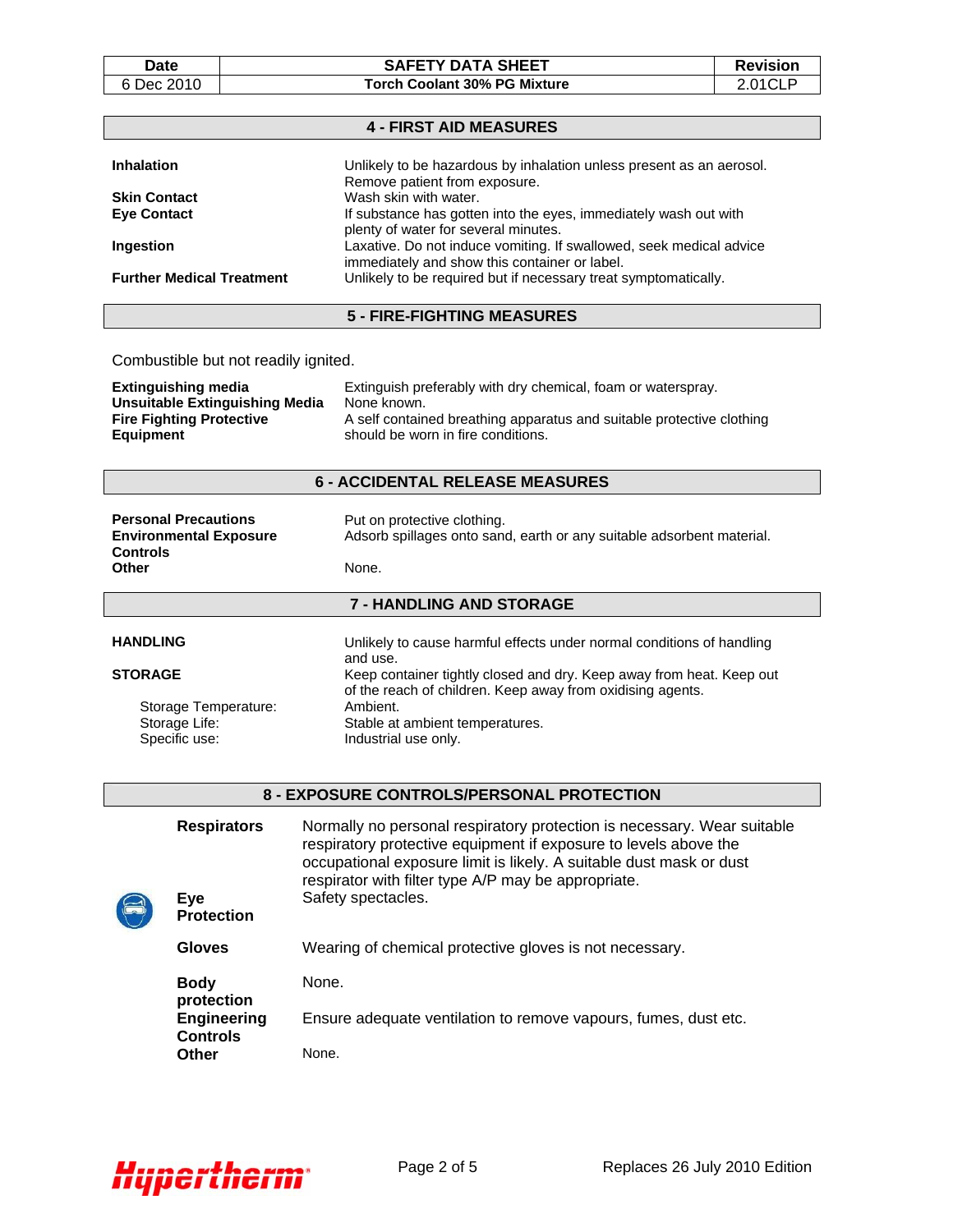| <b>Date</b> | <b>SAFETY DATA SHEET</b>     | <b>Revision</b> |
|-------------|------------------------------|-----------------|
| 6 Dec 2010  | Torch Coolant 30% PG Mixture | 2.01CLF         |

### **OCCUPATIONAL EXPOSURE LIMITS**

| SUBSTANCE.              | CAS No.       | LTEL (8 hr<br>TWA ppm) | LTEL (8 hr TWA<br>mg/m <sup>3</sup> | STEL (ppm) | STEL (mg/m <sup>3</sup> ) | Note:                          |
|-------------------------|---------------|------------------------|-------------------------------------|------------|---------------------------|--------------------------------|
| <b>Propylene Glycol</b> | $57 - 55 - 6$ | <b>NE</b>              | $10*$                               | <b>NE</b>  | NΕ                        | <b>AIHA WEEL</b><br>in the USA |
| <b>Benzotriazole</b>    | $95 - 14 - 7$ | <b>NE</b>              | <b>NE</b>                           | <b>NE</b>  | NΕ                        | None                           |

# **9 - PHYSICAL AND CHEMICAL PROPERTIES**

#### **Information on basic physical and chemical properties**

Appearance **- Liquid.** Colour - **Pinkish - Reddish.** Odour - **Slight** Odour Threshold (ppm) - **Not available** pH (Value) **– 5.5-7.0** (Concentrated**)** Melting Point (°C) / Freezing Point (°C) **- < -0°C / (< 32°F)**  Boiling point/boiling range (°C): **>100°C (>212°F)**  Flash Point (°C) - **>95°C (>203°F)** Evaporation rate - **Not available** Flammability (solid, gas) - **Non-flammable** Explosive limit ranges - **Not available Other information**  None

Vapour Pressure (mm Hg) - - **Not available** Vapour Density (Air=1) - **Not available** Density (g/ml) – **1.0 ± 0.1 g/ml** Solubility (Water) - **Soluble** Solubility (Other) - **Not established** Partition Coefficient (n-Octanol/water) - **Not available** Auto Ignition Temperature (°C) - **Not available**  Decomposition Temperature (°C) - **Not available** Viscosity (mPa.s) - **Not available** Explosive properties - **Not explosive** Oxidising properties - **Not oxidising**

## **10 - STABILITY AND REACTIVITY**

| <b>Reactivity</b>                         | None.                                            |
|-------------------------------------------|--------------------------------------------------|
| <b>Chemical stability</b>                 | Stable under normal conditions.                  |
| <b>Possibility of hazardous reactions</b> | None.                                            |
| <b>Conditions to avoid</b>                | None anticipated.                                |
| <b>Incompatible materials</b>             | Keep away from oxidising agents.                 |
| <b>Hazardous Decomposition Product(s)</b> | Carbon monoxide, Carbon dioxide, Nitrogen oxides |

# **11 - TOXICOLOGICAL INFORMATION**

#### **11.1.1 Substances**

 **Acute toxicity -** 

| Ingestion                         | Low oral toxicity, but ingestion may cause irritation of the<br>gastrointestinal tract.                        |
|-----------------------------------|----------------------------------------------------------------------------------------------------------------|
| Inhalation                        | Unlikely to be hazardous by inhalation.                                                                        |
| <b>Skin Contact</b>               | Mild irritant to rabbit skin.                                                                                  |
| Eye Contact                       | Mild irritant to the eye.                                                                                      |
| Hazard label(s)                   | None                                                                                                           |
| Serious eye damage/irritation     | Mild irritant to the eye.                                                                                      |
| Respiratory or skin sensitization | Mild irritant to rabbit skin.                                                                                  |
| <b>Mutagenicity</b>               | Not known.                                                                                                     |
| Carcinogenicity                   | IARC, NTP, OSHA, ACGIH do not list this product or any<br>components thereof as known or suspected carcinogen. |
| <b>Reproductive toxicity</b>      | Not known.                                                                                                     |
| <b>STOT-single exposure</b>       | Not known.                                                                                                     |
| <b>STOT-repeated exposure</b>     | Not known.                                                                                                     |
| <b>Aspiration hazard</b>          | Not known.                                                                                                     |

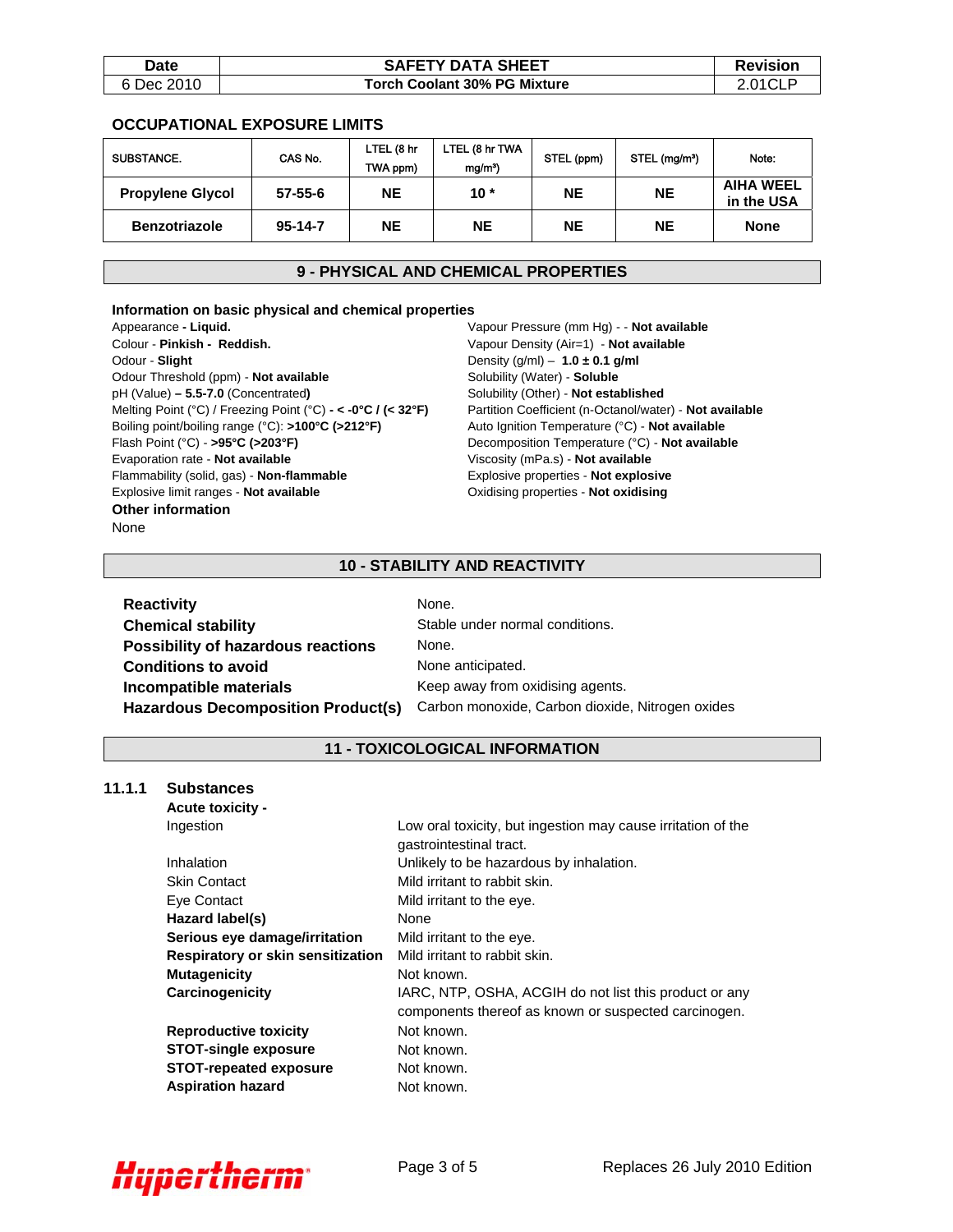#### **Date**  $\vert$  **SAFETY DATA SHEET Revision** 6 Dec 2010 **Torch Coolant 30% PG Mixture** 2.01CLP

#### **12 -ECOLOGICAL INFORMATION**

| <b>Toxicity -</b>                         | Do not let this chemical/product enter the environment         |
|-------------------------------------------|----------------------------------------------------------------|
| <b>Persistence and degradability -</b>    | Biodegradable.                                                 |
| <b>Bioaccumulative potential</b>          | None anticipated.                                              |
| <b>Mobility in soil</b>                   | The product is predicted to have moderate mobility in<br>soil. |
| <b>Results of PBT and vPvB assessment</b> | None assigned.                                                 |
| Other adverse effects                     | None anticipated.                                              |

**13- DISPOSAL CONSIDERATIONS** 

**Waste treatment methods -** Disposal should be in accordance with local, state or national legislation. No special measures are required. No specific waste water pretreatment required. **Additional Information** - None

#### **14 - TRANSPORT INFORMATION**

Not classified as dangerous for transport.

#### **Transport in bulk according to Annex II of MARPOL73/78 and the IBC Code.**

## **15 - REGULATORY INFORMATION**

Not classified as dangerous for transport. Not classified as dangerous for supply/use.

USA

TSCA (Toxic Substance Control Act) **- Listed.**  SARA 302 - Extremely Hazardous Substances **Not applicable.**  SARA 313 - Toxic Chemicals **- Not applicable.**  SARA 311/312 - Hazard Categories **- None**  CERCLA (Comprehensive Environmental Response Compensation and Liability Act) **- Not applicable.**  CWA (Clean Water Act) **–** CWA 307 - Priority Pollutants **- None**  CAA (Clean Air Act 1990) **-** CAA 112 - Hazardous Air Pollutants (HAP) **- None**  Proposition 65 (California) **- Not applicable.**  State Right to Know Lists **– CAS No. 95-14-7 Listed in MA, NJ, PA.** 

Canada WHMIS Classification **(**Canada**) - Not classified**  CANADA INGREDIENT DISCLOSURE LIST **- Not applicable.**  Canada (DSL/NDSL) **Listed.** 

EU EINECS (Europe) **- Listed.**  Wassergefährdungsklasse (Germany) **- NONE**